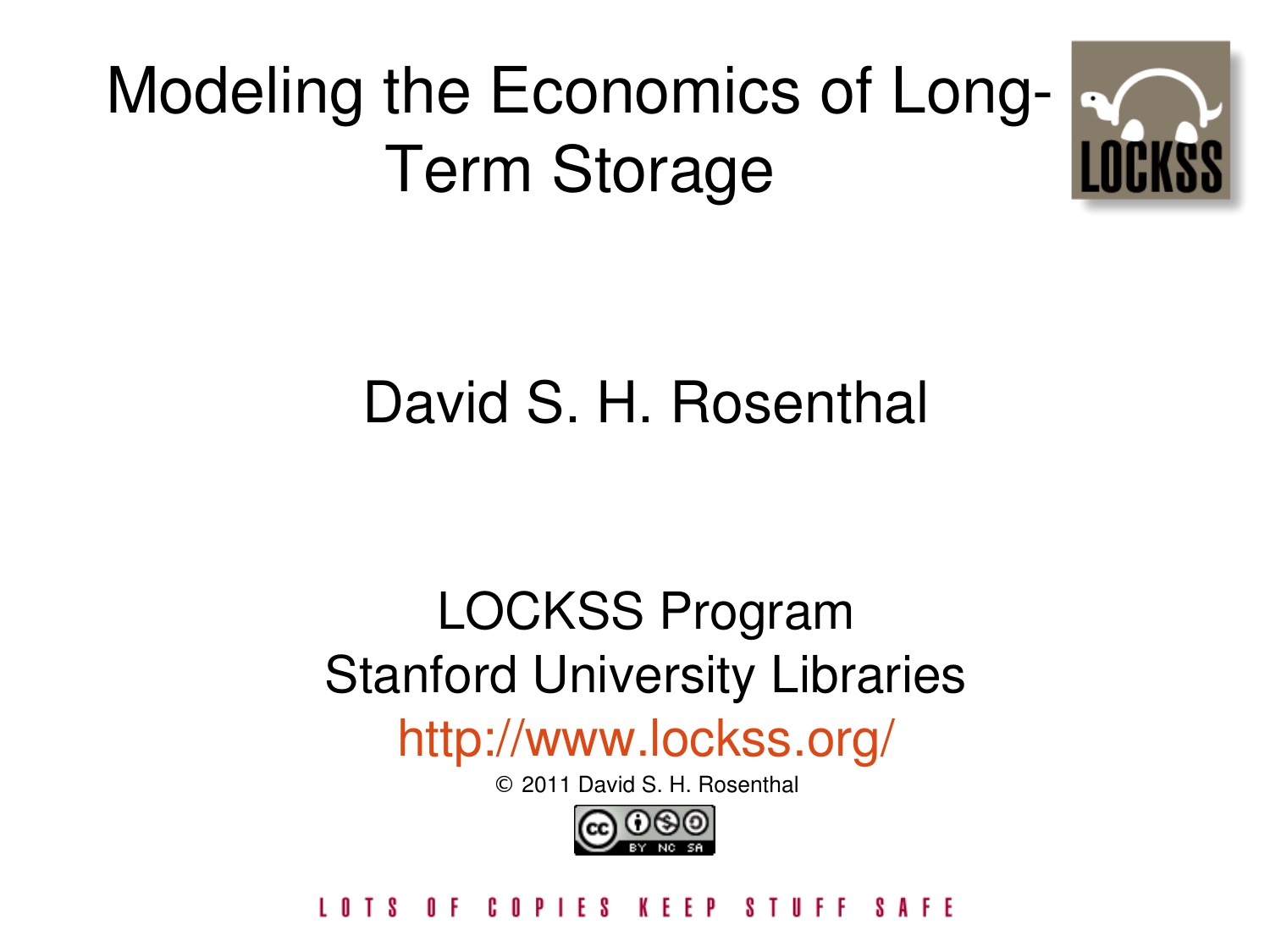#### Introduction



- With unlimited \$ easy to keep data forever
	- But \$ are limited, so ...
- Inescapable tradeoff: \$ vs. reliability
	- How do we make good tradeoff decisions?
- We need quantitative models of:
	- Reliability these models are very hard:
	- How Few Copies? http://blog.dshr.org/2011/03/how-few-copies.html
	- $\bullet$  Cost these models are quite hard too
	- **NB** this is work in progress!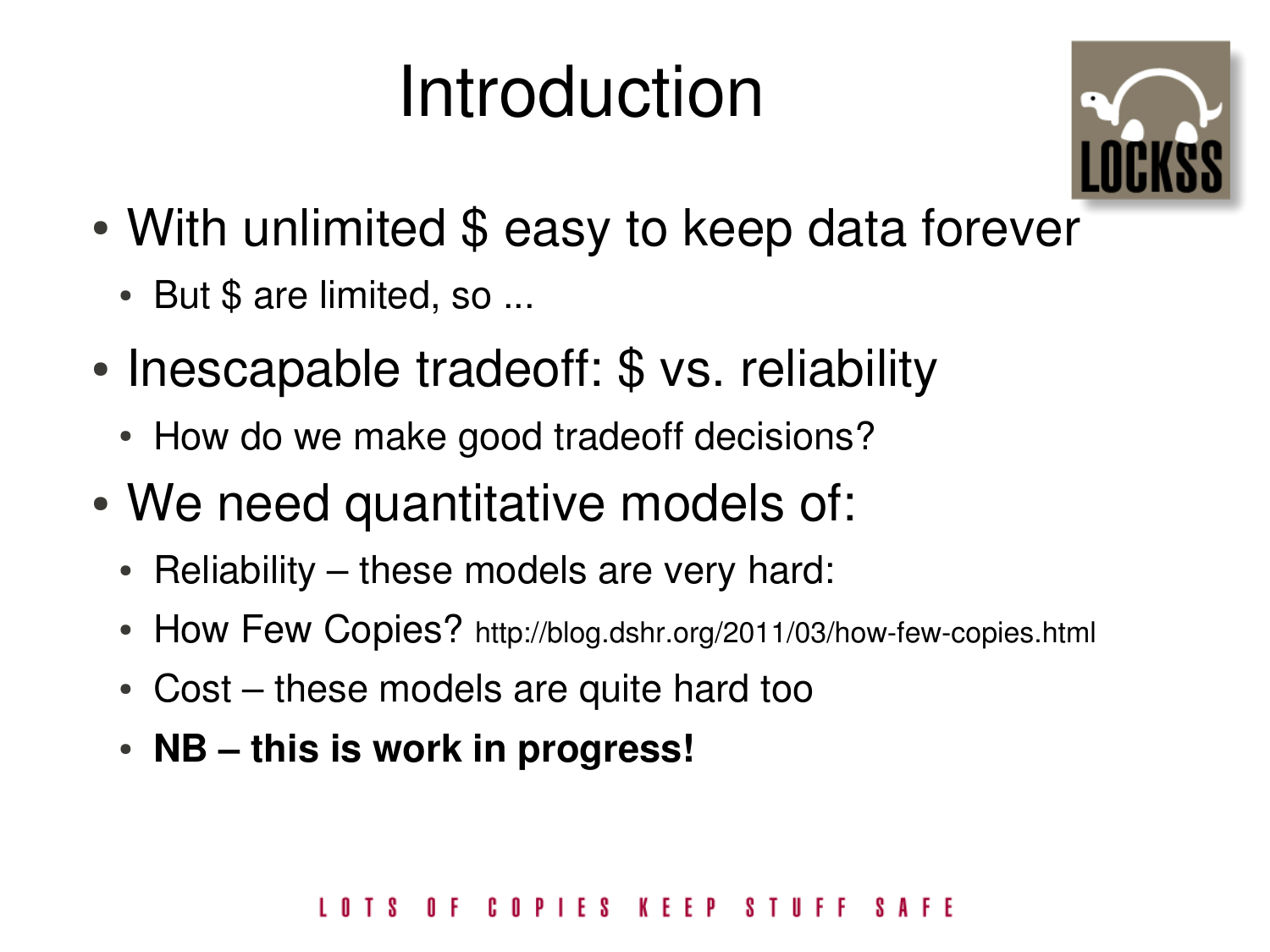### A Lifetime of Decisions



- Keeping data safe is not a one-time thing
	- Life of data longer than life of hardware systems
		- Service lives vary through time
	- Systems, media have different purchase & running costs
		- Which vary though time
	- Interest rates to finance purchase vary through time
- At each stage of life of data, decision to take
	- Continue to use current technology?
	- Replace it with newer technology? If so, which?

#### TS OF COPIES KEEP STUFF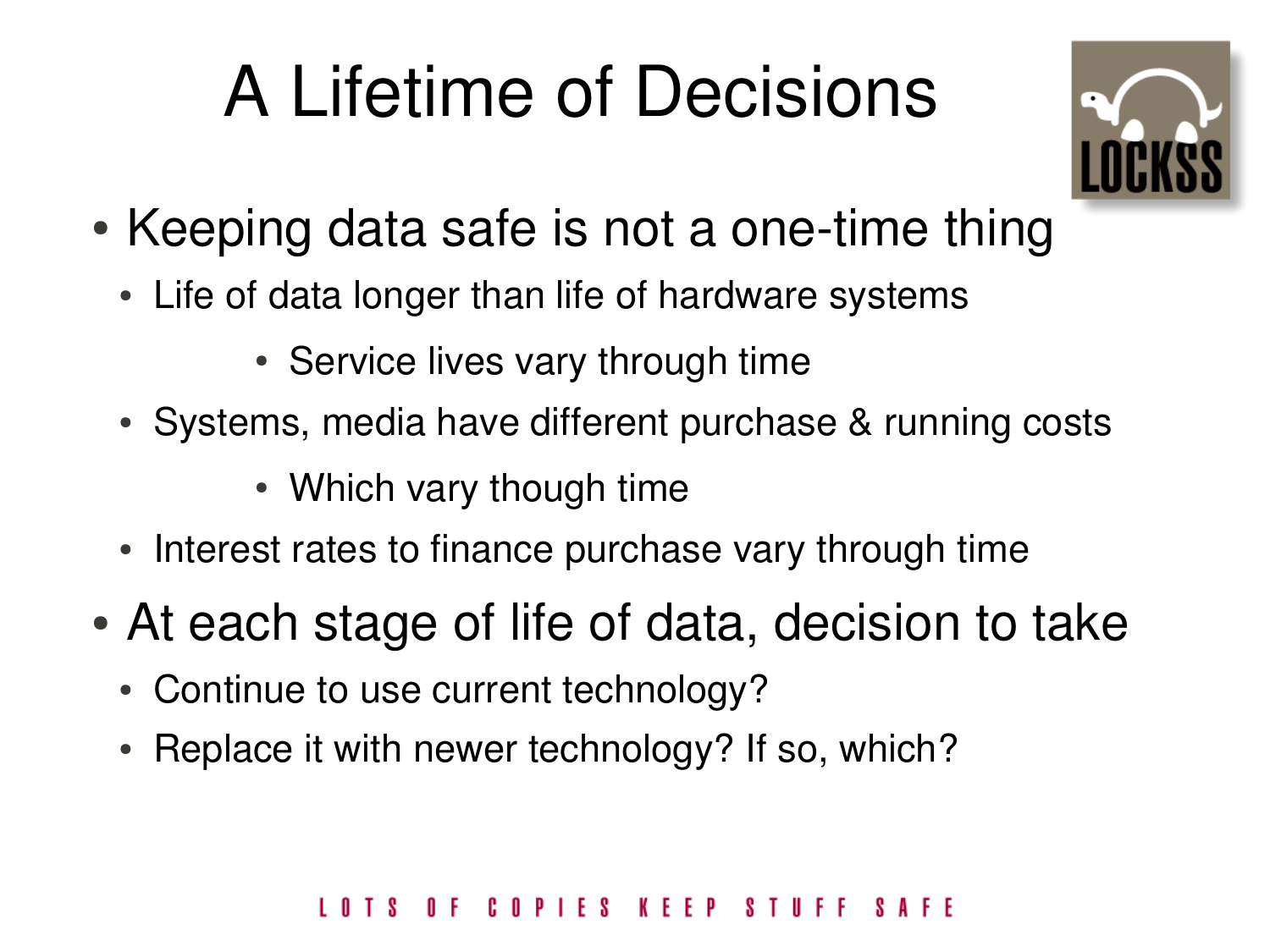# DAWN



- Solid State Memory
	- Much more expensive to buy
	- Much cheaper to run, much longer service life
- Does it make sense to use it?
	- Using Storage Class Memory for Archives with DAWN, a *Durable Array of Wimpy Nodes*
	- http://www.ssrc.ucsc.edu/pub/adams-ssrctr-11-05.html
- We argue that it does make sense
	- On the basis of a simplistic economic analysis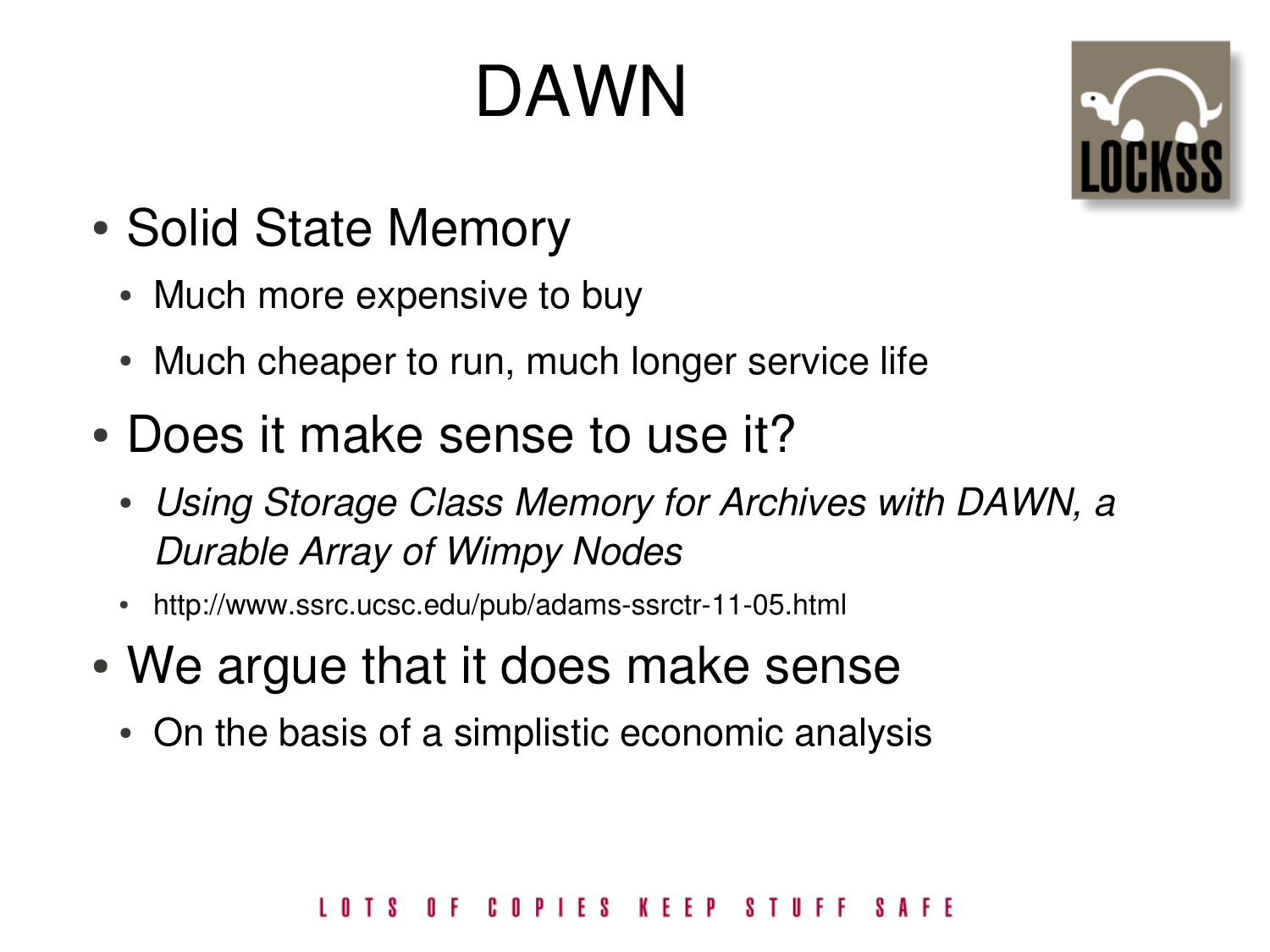### Discounted Cash Flow



- Costs now vs. future costs?
	- Assume an interest rate
	- Invest now so that principal  $+$  interest  $=$  future cost
	- Amount invested now is net present value of future cost
- What interest rate to use?
	- If certain about future, use Treasury bond rates
	- The less certain, the more *risk premium* added to rate
- This is the standard technique investors use
	- What could possibly go wrong?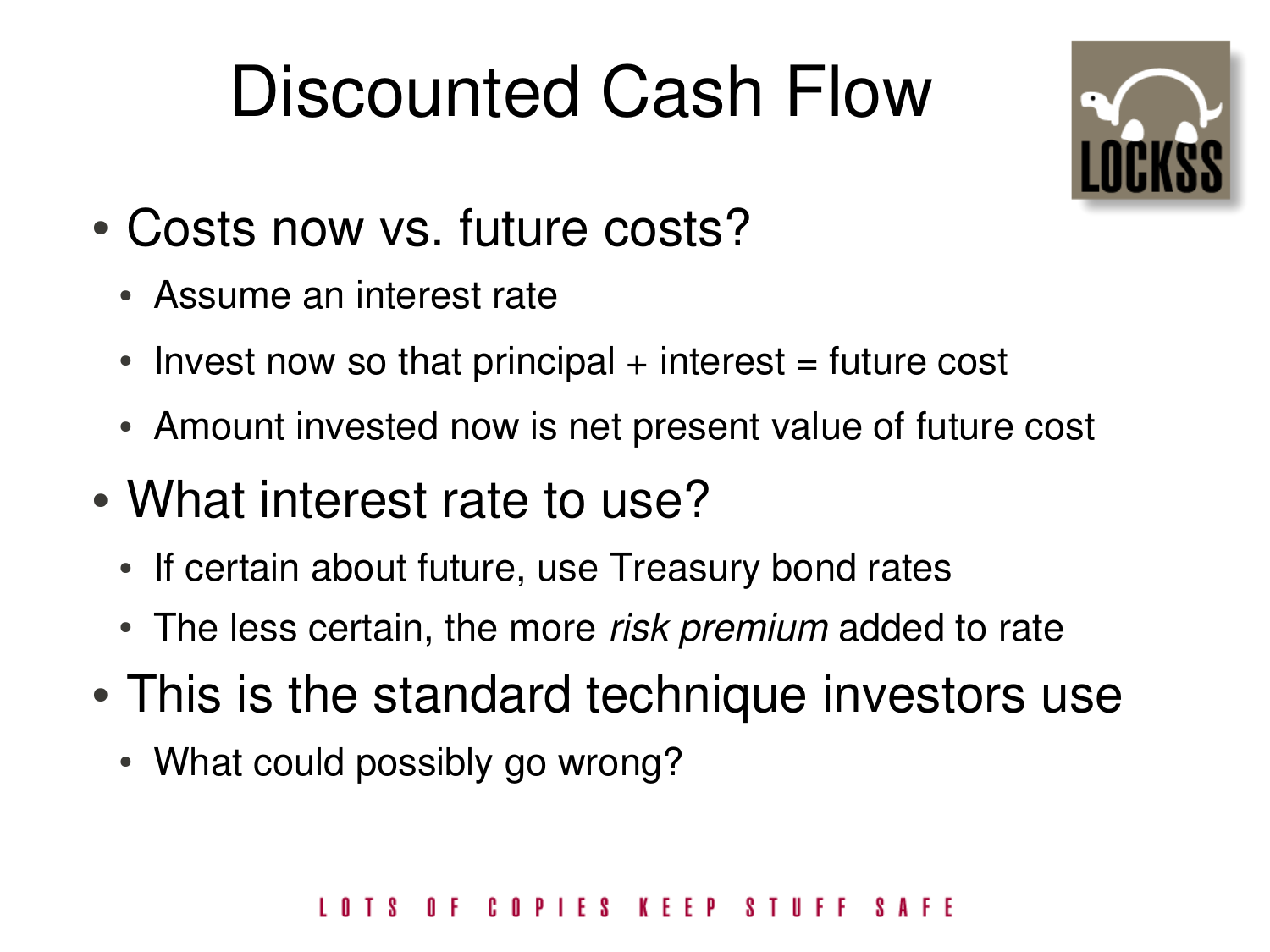# Does DCF Work In Practice?



First, there is statistically significant evidence of short-termism in the pricing of companies' equities. This is true across all industrial sectors. Moreover, there is evidence of shorttermism having increased over the recent past. Myopia is mounting. Second, estimates of short-termism are economically as well as statistically significant. Empirical evidence points to excess discounting of between 5% and 10% per year.

● A. Haldane & R. Davies *The Short Long*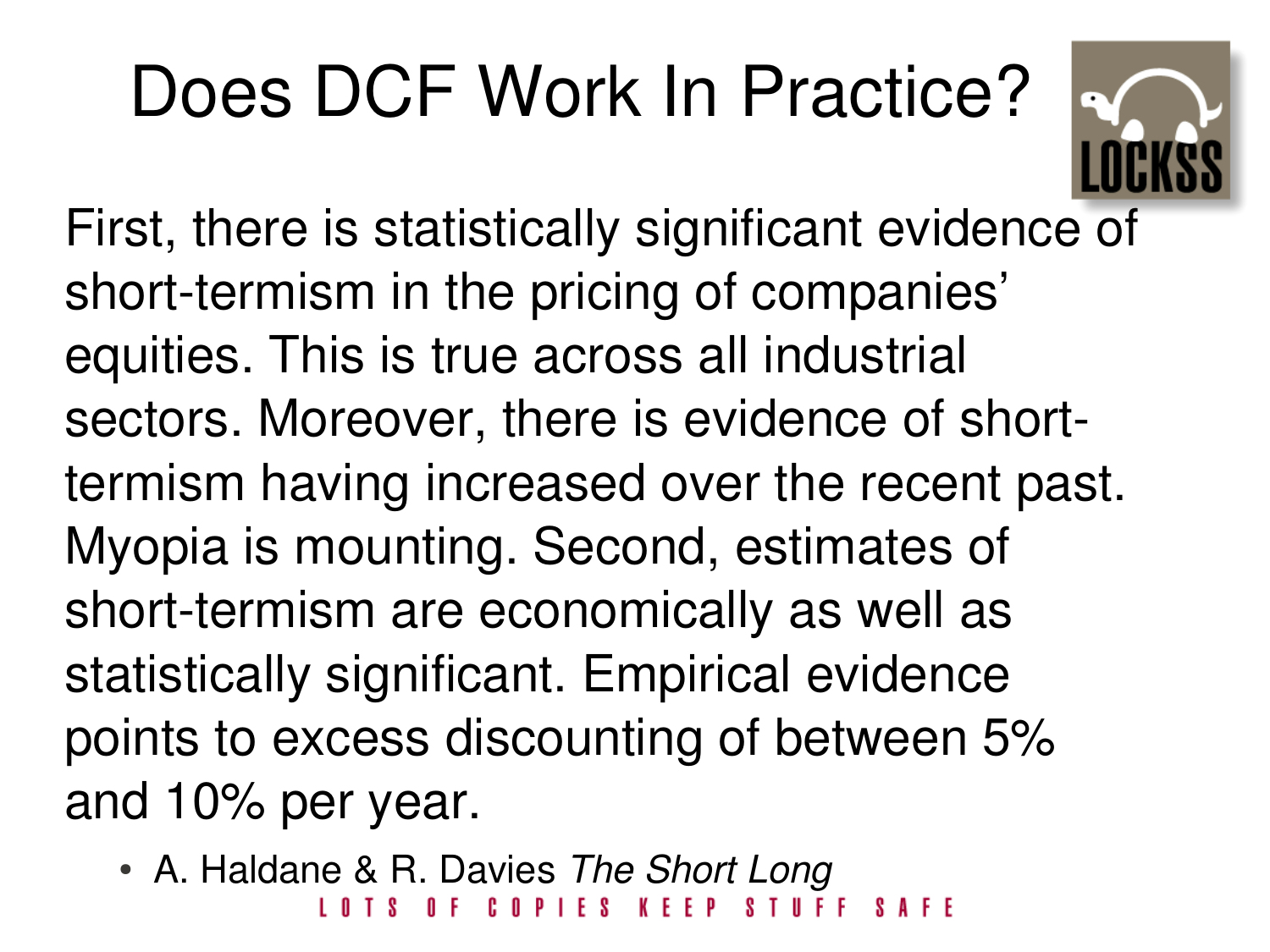# Does DCF Work In Theory?



What this analysis makes clear, however, is that the long term behavior of valuations depends extremely sensitively on the interest rate model. The fact that the present value of actions that affect the far future can shift from a few percent to infinity when we move from a constant interest rate to a geometric random walk calls seriously into question many well regarded analyses of the economic consequences of global warming. ... no fixed discount rate is really adequate – as our analysis makes abundantly clear, the proper discounting function is not an exponential.

● D. Farmer & J. Geankoplos *Hyperbolic Discounting is Rational: Valuing the Far Future with Uncertain Discount Rates*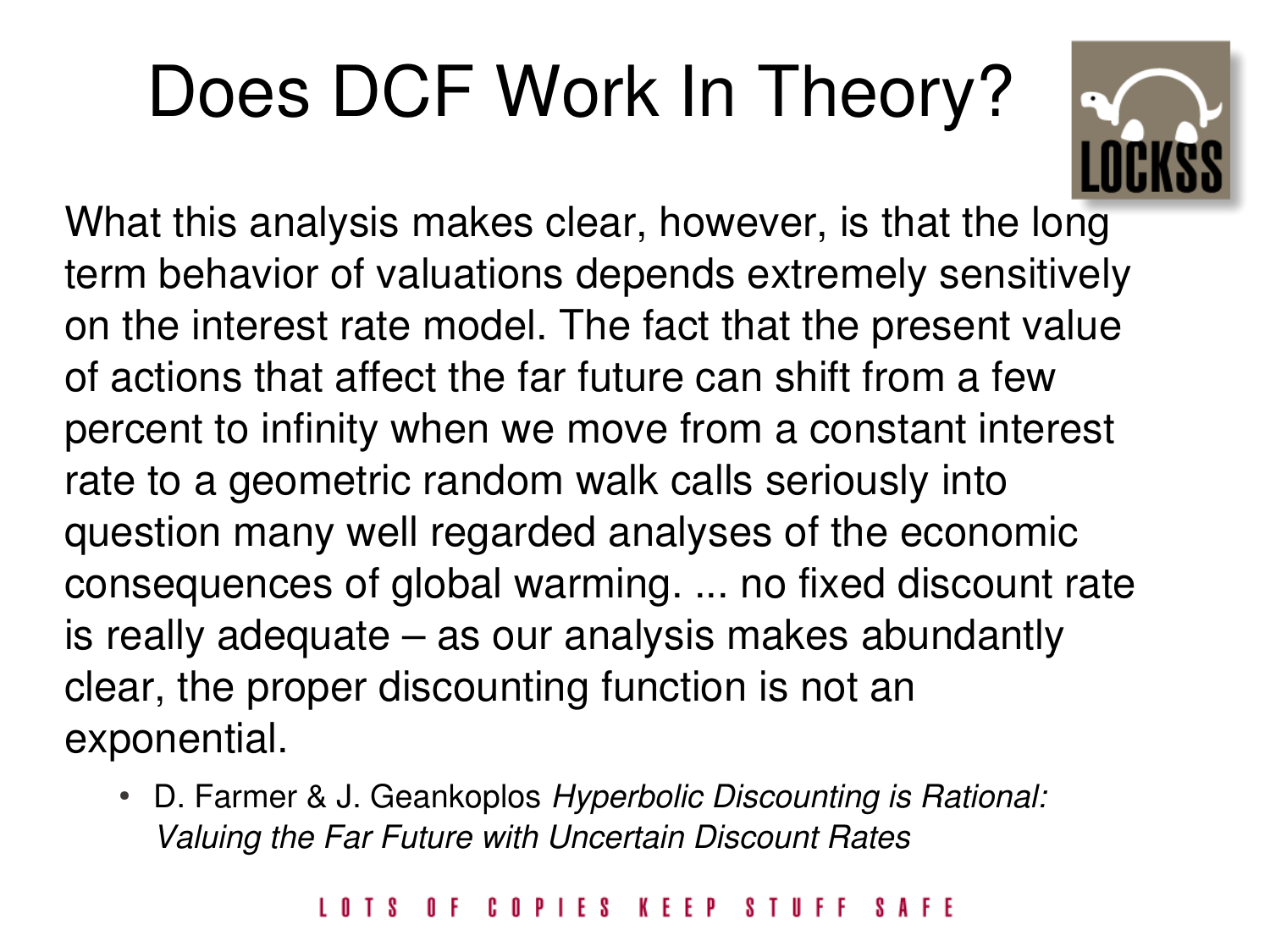## Model



- A single interest rate is just wrong
	- So is a single rate of \$/byte decrease
- Need to follow possible paths through future
	- Varying interest rates
	- Varying technology costs and service lives
- Need a Monte Carlo simulation
	- Follow many paths
	- Chose interest rates, costs, service lives from distributions
	- Average over the paths to get:
		- Most probable outcomes, range of outcomes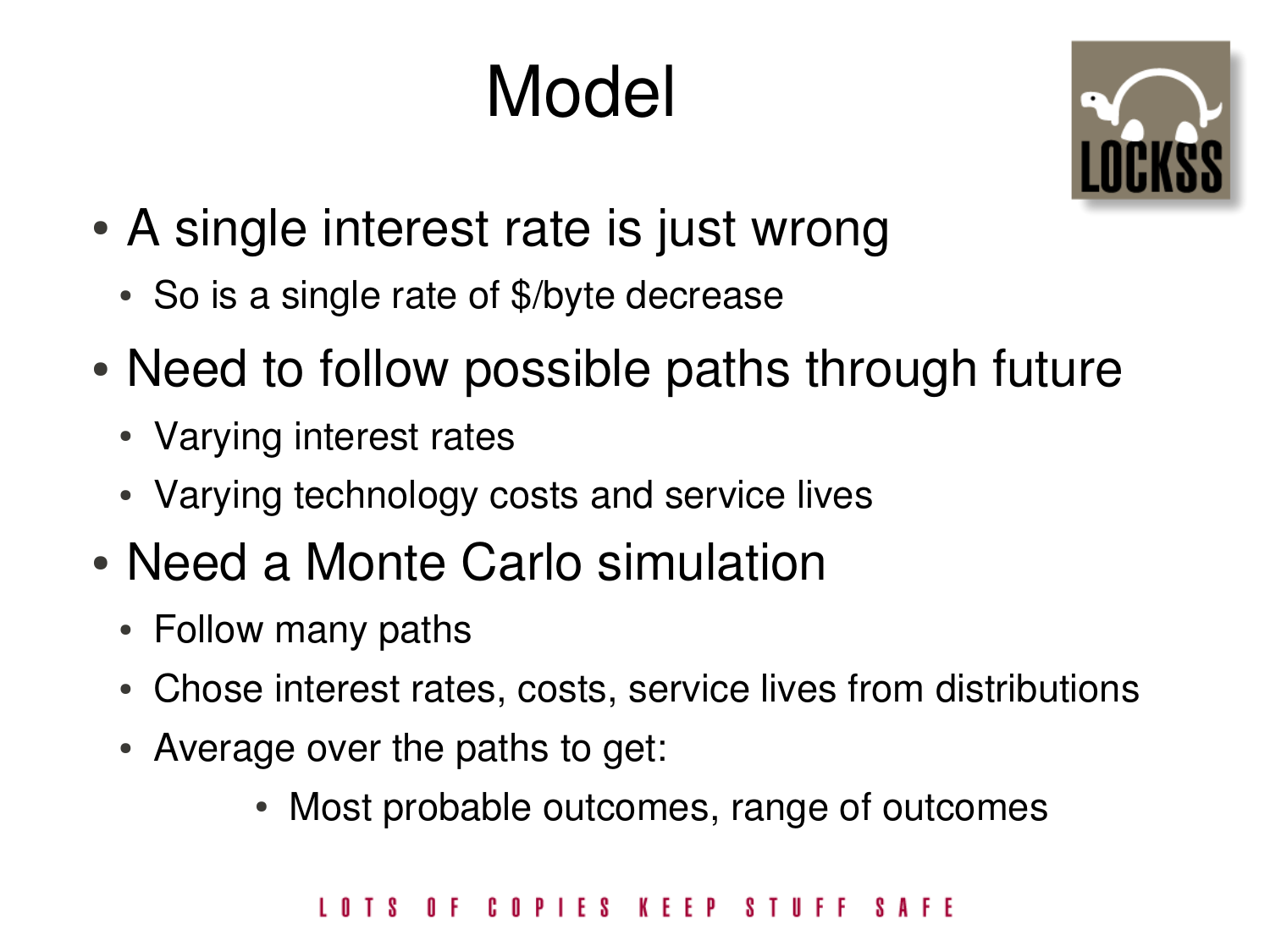## Components of the Model



- Yield Curves
	- Relate duration of loan to interest rate at given time
- Loans
	- Principal, interest rate, duration, \$ outstanding
- Assets
	- Principal, interest rate, duration
- Technologies
	- Purchase cost, running cost

#### COPIES KEEP STUFF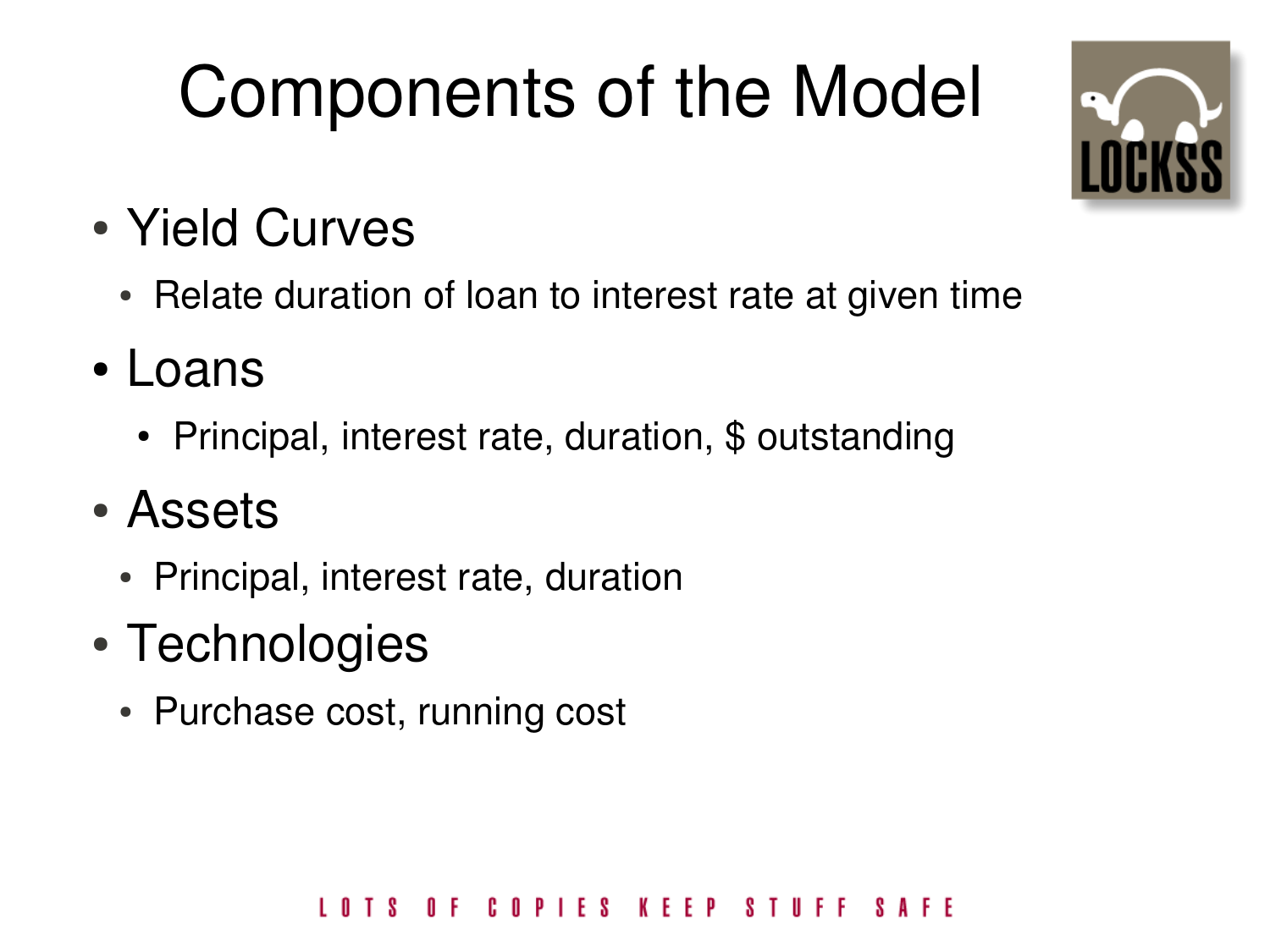### Technology



- Each technology has:
	- *Purchase cost*: e.g. for disk follows Kryder's Law
	- *Running cost: e.g. for cloud, rental, bandwidth, compute*
	- Move-in cost: e.g. for cloud upload bandwidth cost
	- *Move-out cost*: migration cost = move-out + move-in
	- *Service life*: e.g. for disk 4 or 5 years
- If model chooses to deploy a technology:
	- *Purchase loan*: pays for purchase and migration cost
	- $\bullet$  Duration of loan = service life, interest from yield curve

#### COPIES KEEP **STILFF**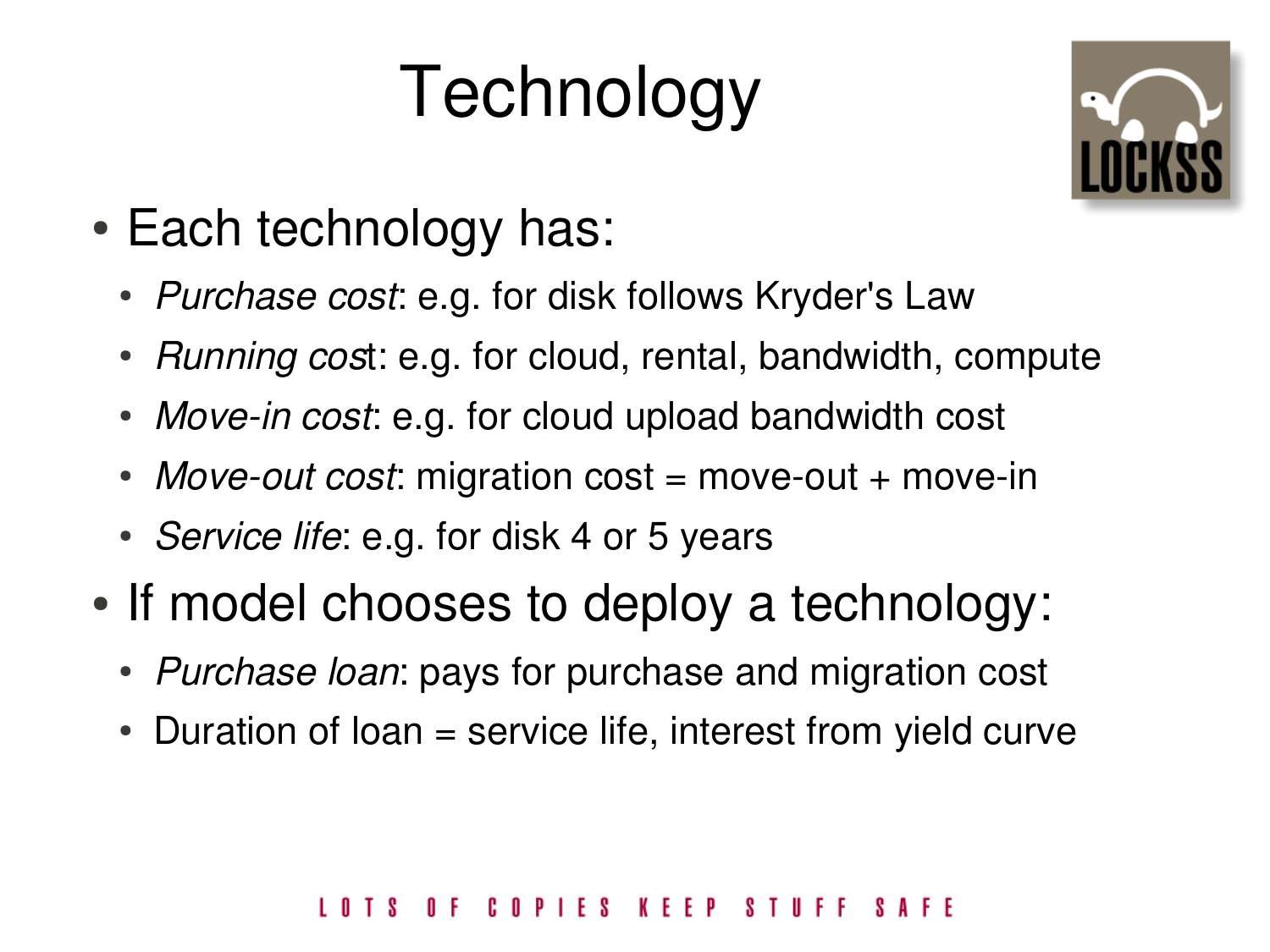## Operations of the Model



- Choose a year at random set interest rates
- Create some new technologies
	- If better, replace existing technologies in available set
- For each deployed technology:
	- If at end-of-life, replace by best available technology
	- Else, for each available technology:
		- Compute cost over shorter of remaining life & horizon
	- If cheapest available technology saves money, use it
	- Pay running cost and purchase loan cost
- Pay any outstanding purchase loans
	- From prematurely retired technologies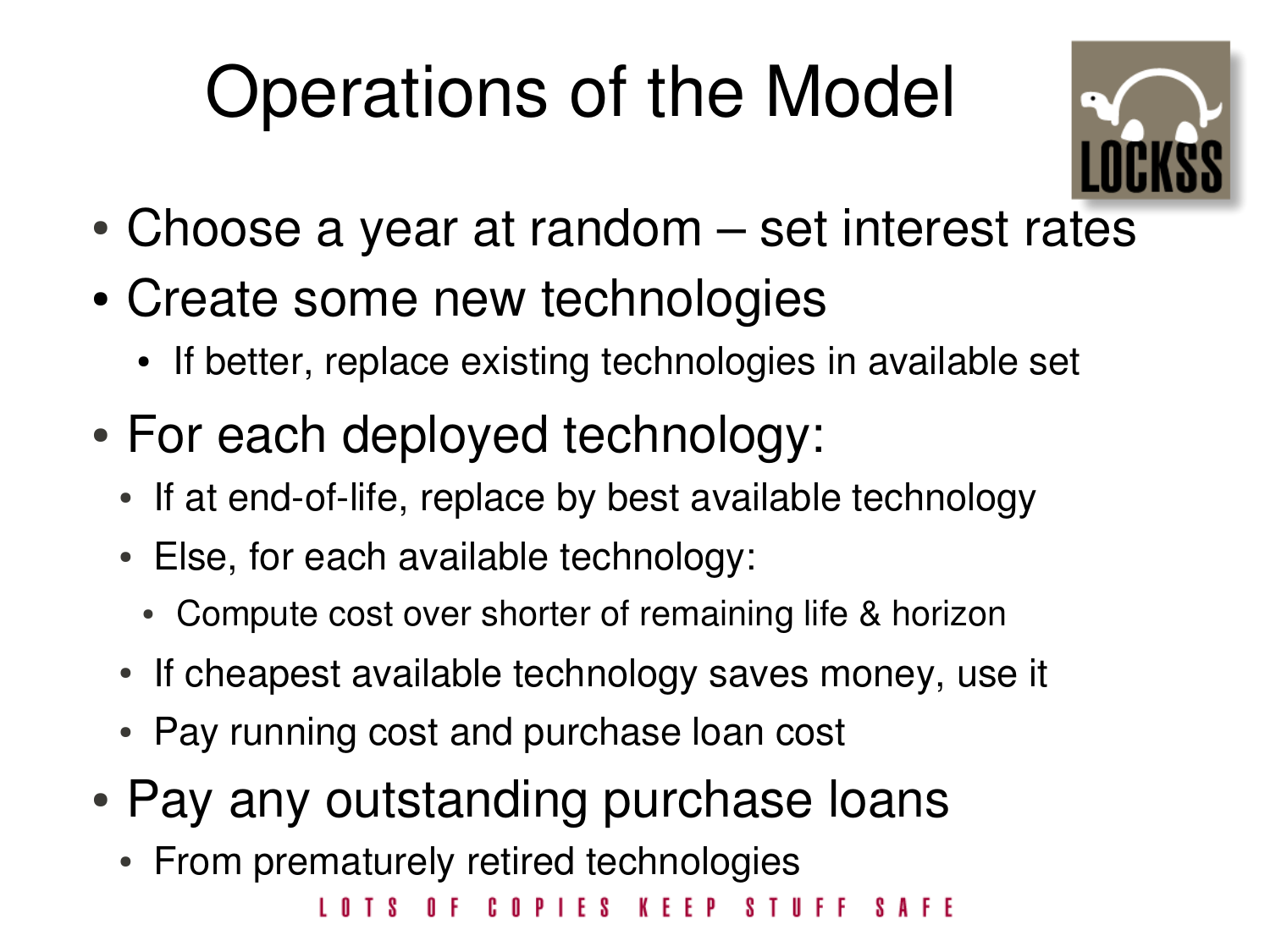

## Example of Using the Model

- Kryder's Law
	- $\cdot$  + running cost
- Interest rates
	- From 1990-2010
- Endow data
	- % survive?
	- How long to \$0?

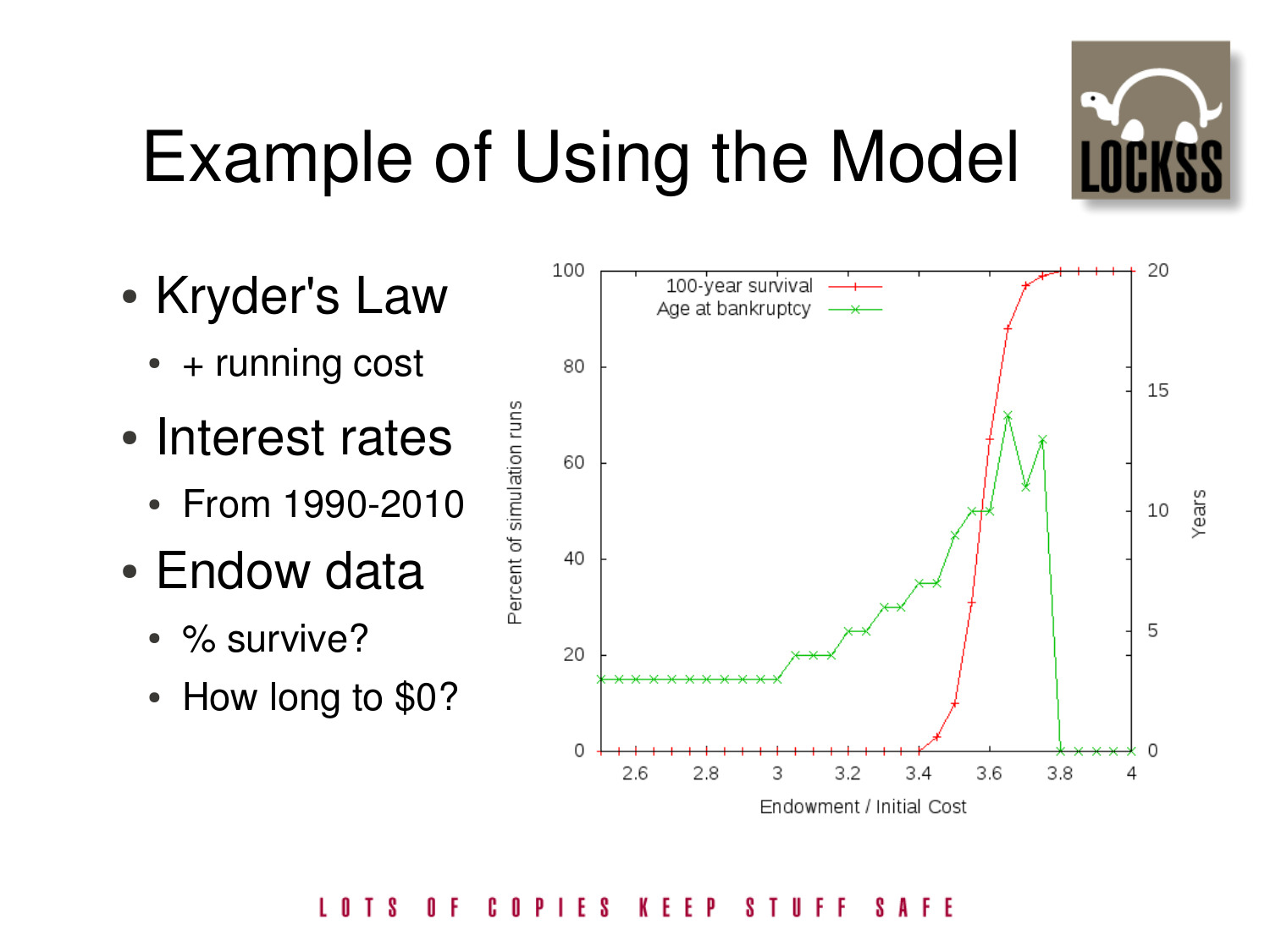### Other Uses of the Model



- Effects of short-termism on storage cost?
	- How long a planning horizon should we use?
- Effect on endowment of pauses in \$/byte?
- Low running costs vs. low purchase costs?
	- $\cdot$  E.g. flash vs. disk?
- Local disk vs cloud storage?
	- Purchase + run costs vs. run cost only?